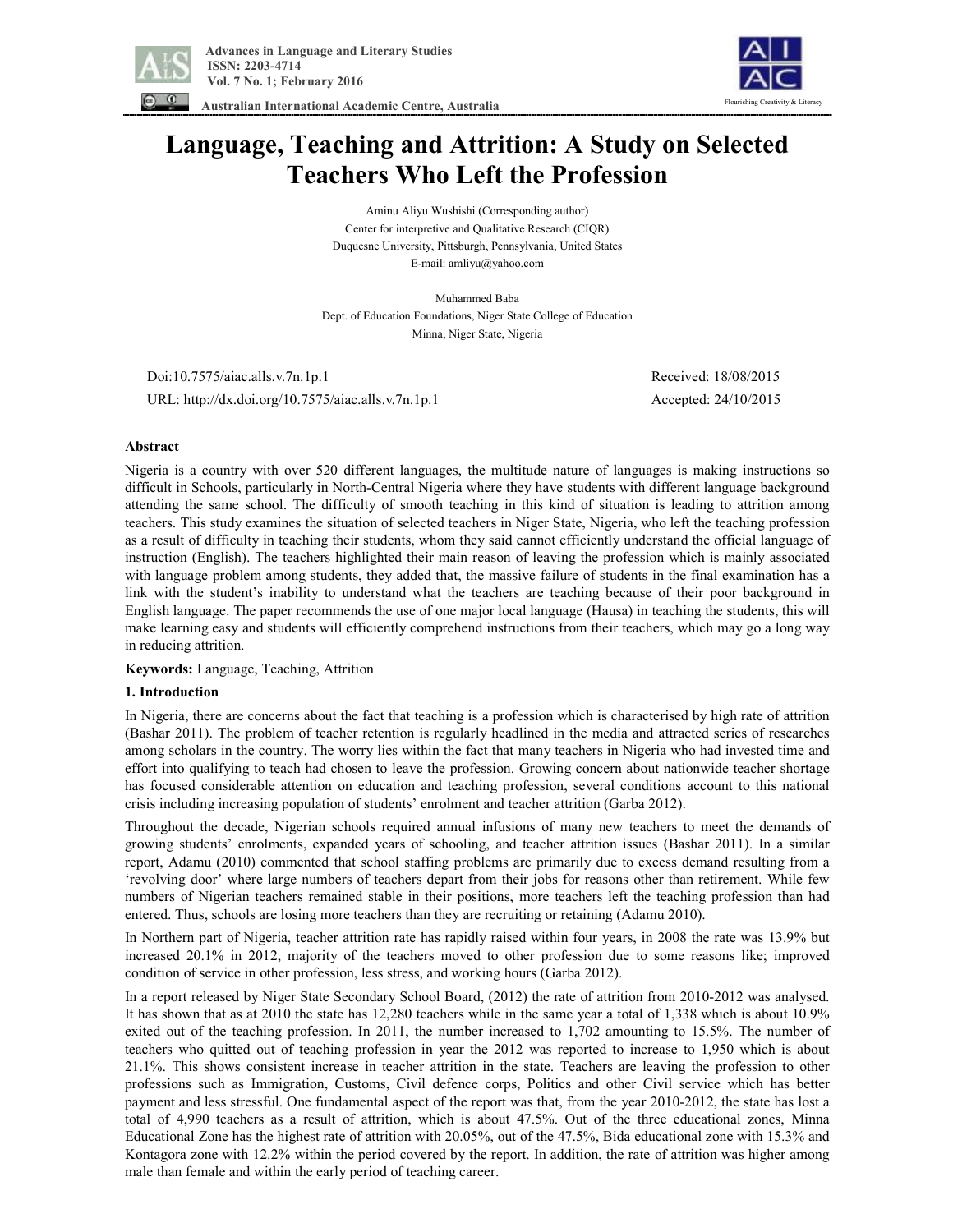Recent surveys conducted by Niger state secondary education board (2012) showed that, language subjects suffered in terms of teacher attrition. According to the report, the state has no enough qualified language teachers and 7 out of every 20 leave to other profession yearly. This number is significant compared to the number of schools in the state and high population of students in the schools.

In a study conducted by Ade (2010) on students of Language Dept. of a University in Lesotho found that almost twothird of those interviewed indicated that, they don't want to become teachers, and even if they become, they will leave the teaching profession and go into some different occupation within the next five years. This sign of extreme discouragement with the teaching profession is particularly common among language teachers who participated in the survey. This scenario of language teachers intending to leave the profession is common among schools in Nigeria particularly in the Northern part of Nigeria where the level of education is low compared to the Southern part of the country.

## **2. Methodology**

To extract the views of teachers on why they left the profession, a qualitative method was used. Qualitative research is about understanding peoples' interpretation, their experience and meaning they attributes to certain phenomenon (Merriam: 2009). It has also been added by Creswell (2009) that, a qualitative method is a kind of method in research that is aimed at exploring or understanding the meaning individuals or groups ascribe to a social or human problem. In qualitative study the intention of the researcher is to listen to the voice of participants or observe them in their natural environments (Field & Morse, 1992). There are different forms of qualitative research, but a phenomenological case study was selected in conducting this research with the aim of capturing the experience of the participants in details.

Five teachers who left teaching were purposively selected based on their experience in teaching and with vast idea on problem of language among the students they taught. The selection was done through snow balling. A teacher who left the profession was first identified, he then suggested other teachers who left as well. All the teachers selected are graduates in the different field of study.

In qualitative research, the researcher is the instrument unlike in quantitative research where a set of questions are itemised to solicit information. Interview is mainly used to collect data in qualitative research, to be supported by observation, and analysis of relevant documents. This research was also in line with the qualitative protocol. The researchers used interview to obtain their data from the participants. A tape recorder was used with the permission of the participants, and at the end of every interview session, before the next session of another interview the researchers transcribed the recorded interview verbatim so as make sure that no single vital information has escaped. The transcribed interview was visited and revisited severally with the aim of forming categories and the same process was adopted until the required themes emerged.

For the sake of confidentiality the participants were anonymously referred to as; Mr. A, B, C, D & E

## **3. Findings of the Study**

## *3.1 Problem of English language among students*

One Important factor discovered by this study as causes for teacher attrition is language problem among students. Mr. D said,

There is a serious problem between us (teachers) and our students. Many of them do not understand English, as such you will spend the whole of time allocated for a period teaching and at the end the students may not understand what you are teaching. Whenever you asked the students questions regarding the treated lesson, you will realize that they don't understand what you taught them this has always been the problem with most of students in different schools of the State.

Mr. D explained further that, majority of the students in his class cannot write in English, and being a teacher he is so worried because if the students cannot effectively understand the lesson, then the aim is not achieved. He also pointed that, at times he has to use the local language in teaching the students, but the major problem is that, he can only speak one local language, while the students in the class came from different ethnic background, which he cannot speak all their local languages.

Mr. A highlighted on two of his friends who left teaching before him because of language problem among their students. He said,

John (an Igbo man) from the southern part of Nigeria came to this school as a Corper, and after his youth service he was retained to teach Economics, but after some months he had to leave because he is finding teaching difficult based on the fact that, he cannot combined teaching with the use of local language, because he cannot speak any of the local languages in the state. The same scenario also with Adewole who also left based on language.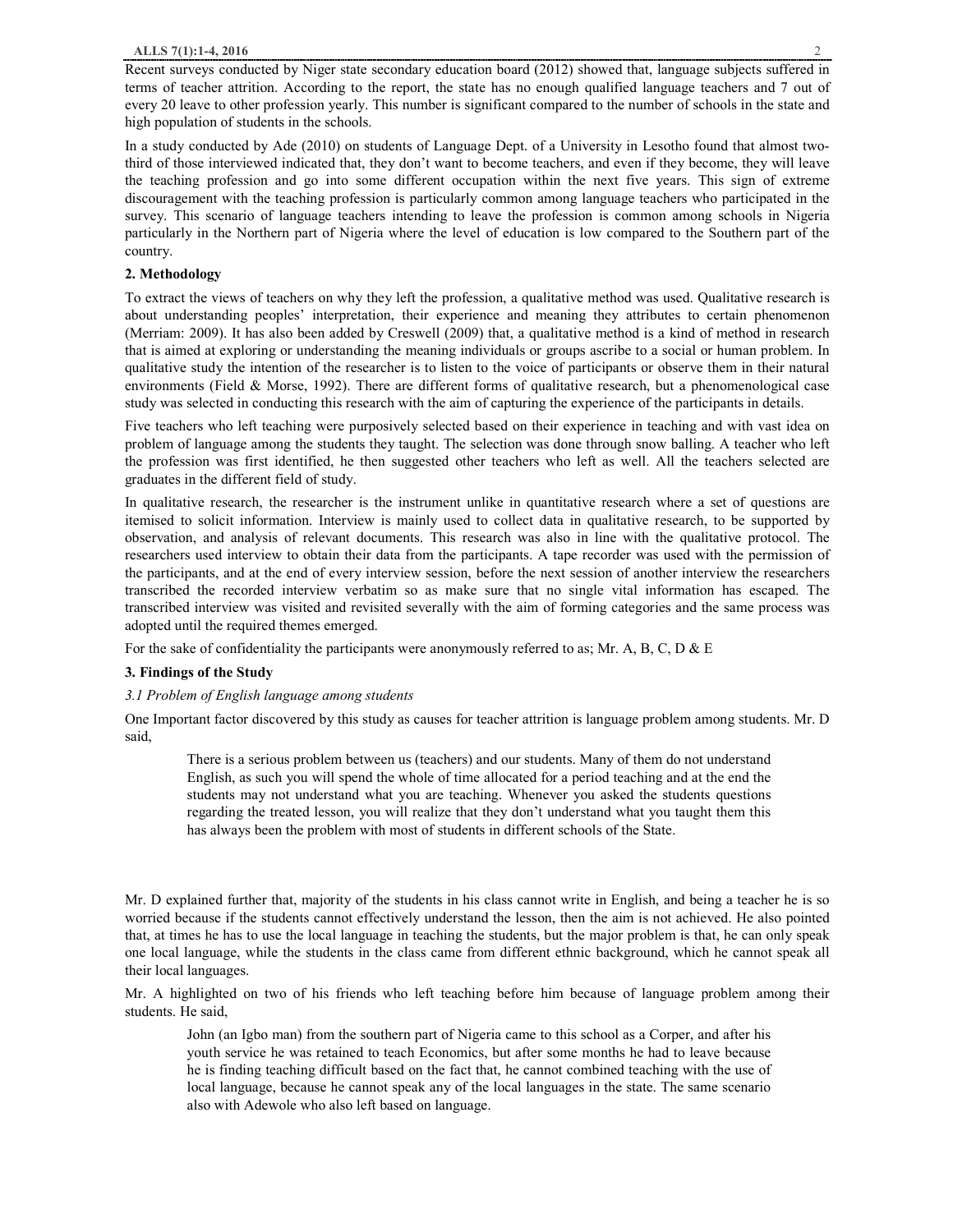Mr. C commented that the issue of language problems has been there for long especially among village secondary schools, because he started his teaching career at a village secondary schools were more than 80% of the school population cannot speak English, and to even write in English has also been a problem. He said that

The issue of using English language as an official language is posing a great trait to our educational system especially the teaching profession. Many of our students cannot speak English and all the subjects in schools are taught in English, don't you think that there is a missing link?

Mr. C added that when he was teaching, the problem of language has been bothering his mind and is making it difficult for him to efficiently be delivering his lesson as expected.

Mr. E viewed language problem among students as a big problem which is made his teaching career so boring. He always find it difficult to cope with the students because of the language barrier, he felt that teaching combing two languages (Local and English language) is not always the best because the students are not writing their final examinations with the local language but with English language. So if they cannot effectively understand English then there is a problem at the end of their studies, hence they may likely fail their final examination. He concludes that, the issue of language to him is not making teaching interesting, and is among reasons why he left teaching. Mr. A shared his experience stating that,

Many of my students are having problem in English, and being the subject I taught, I find it difficult to cope with so many topics, in fact I have to repeat some topics so many times, that is why I hardly cover my syllabus before the end of the term.

He added that, the language problem is commonly with the junior classes, because majority of students at this level cannot speak and understand English, to even write in English is a problem. He concludes that, language problem can be enough to push teacher out of the teaching profession, hence every teachers' target is to impart knowledge to students.

Two of the participants Mrs. C & D also mentioned language as a problem, but to them it has no much effects on the subjects they taught during their teaching career, Mr. C was teaching Mathematics before he left the profession, while Mr. D was Agricultural scientist, but they both complained lightly on how their students were not coping with the subjects because of their inability in English Language. They decided to quit out of teaching profession because of the language problem among other reasons.

## *3.2 Poor writing ability*

Another theme that emerged as reasons why the participant left the teaching was poor writing ability of their students. Apart from the poor outspoken language, many students lack the writing skills. Mr. C, commented that, whenever he administered a test to his students, marking their scripts is usually a big problem because, he cannot read some scripts he added that, I don't understands what is wrong with our students their writing ability is so poor that you can hardly *understand what they are saying.* This is in line with the views of Mr. D who asserted that, beside the language problem among students that led him to leave the profession, another reason was the poor writing ability of the students. He stated that; it is annoying after teaching and you give assignment to the students and the students cannot be able to write perfectly, particularly students at the senior secondary school level.

Mr. A and E shared the same opinion that, it is not all their students have have the poor writing ability, some of them can write as expected but majority have the poor writing ability and to them, the problem is making teaching uninteresting, that was why they left to another job. Although, Mr. E further explained that, the poor writing ability was not his primary reason for his leaving the profession, but it was among other reasons for his attrition.

Mr. B gave different opinion stating that, during his teaching career, there was no much issue with the writing ability among the student he taught. He asserted that, majority of them can efficiently write and their writing ability was perfect. He added that, his attrition was as a result of language problem among the students.

## **4. Discussion**

## *4.1 Language problem among students*

Language problem was the major factor of attrition among the participants who left the teaching job. All the participants complained that, they are facing difficulties in their teaching because many of their students are having problem with the official language (English). Nigeria is a country with different languages, there are more than 250 different languages (Bawa & Salahu 2012). In Niger state alone, where this study was conducted, there are over 20 different languages. Bawa & Salahu, (2012) identified the existence of over 25 different languages in the state.

The interviewed teachers indicated that, the problem was serious during their teaching career and even made them with some of their colleagues to drop teaching to other jobs. One of the teachers complained that, it is disturbing to teach for the whole period while the students couldn't comprehend, then it will be as equal as learning has not taken place. In support of this, Patricia (1998) stated that, learning occurs when individuals are able to make meaning from interrelated pieces of information which can only be done with the use of language. Language plays an important role in human life. Chater & Christiansen (2011) viewed language as the primary vehicle through which much other cultural information is transmitted either in school or at home, and hence may have produced a crucial catalytic role in the development of